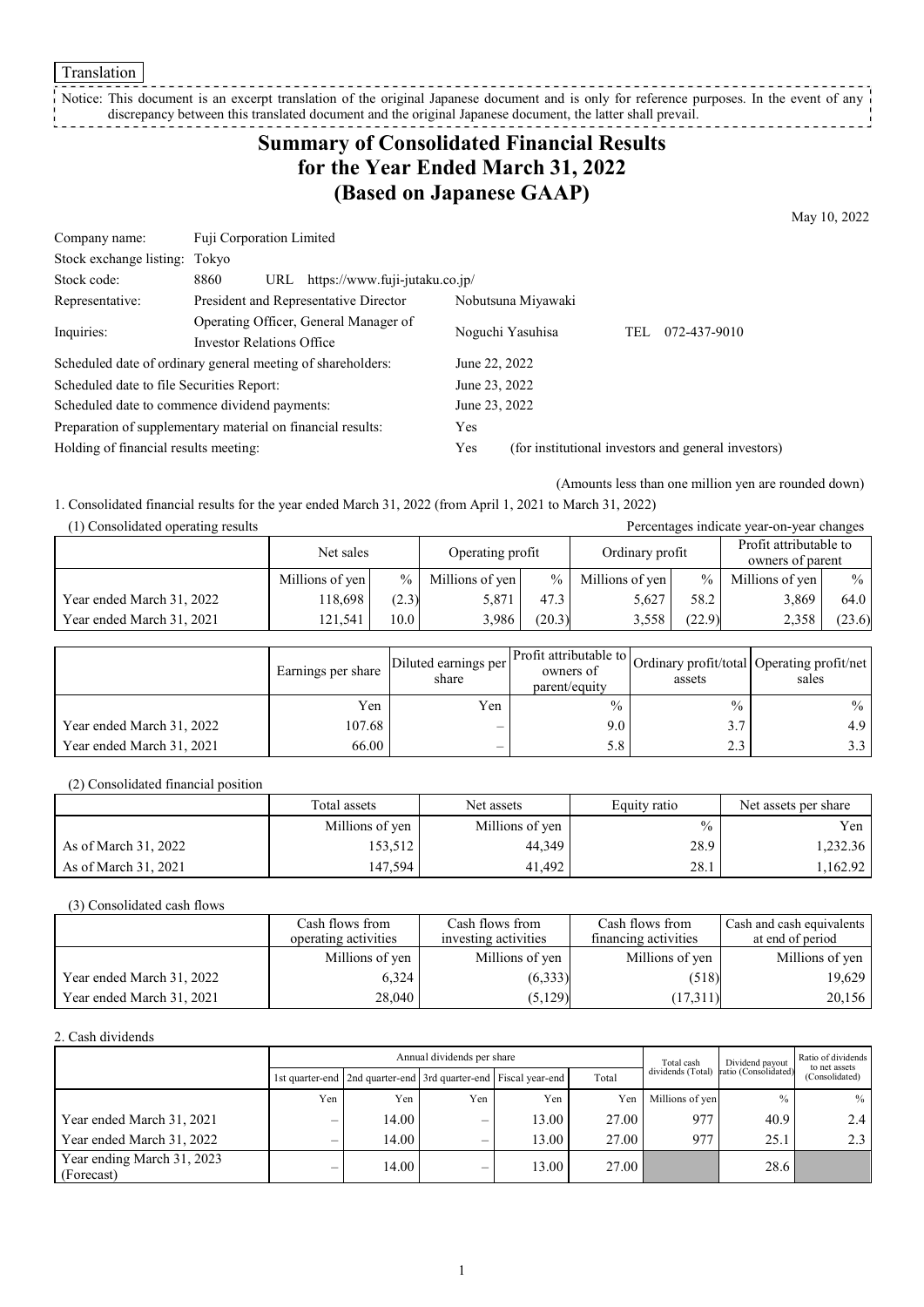3. Forecast of consolidated financial results for the year ending March 31, 2023 (from April 1, 2022 to March 31, 2023)

| Percentages indicate year-on-year changes |                 |       |                     |        |                   |        |                                            |               |                    |
|-------------------------------------------|-----------------|-------|---------------------|--------|-------------------|--------|--------------------------------------------|---------------|--------------------|
|                                           | Net sales       |       | Operating profit    |        | Ordinary profit   |        | Profit attributable to<br>owners of parent |               | Earnings per share |
|                                           | Millions of yen |       | $%$ Millions of yen |        | % Millions of yen |        | $%$ Millions of yen                        | $\frac{0}{0}$ | Yen                |
| Six months ending<br>September 30, 2022   | 52,700          | (6.6) | 2,600               | (26.4) | 2,500             | (25.5) | 1,600                                      | (31.4)        | 44.46              |
| Full year                                 | 110,600         | (6.8) | 6,000               | 2.2    | 5,700             | 1.3    | 3,800                                      | (1.8)         | 105.60             |

No

#### 4. Notes

(1) Changes in significant subsidiaries during the year ended March 31, 2022

(changes in specified subsidiaries resulting in the change in scope of consolidation):

| (2) Changes in accounting policies, changes in accounting estimates, and restatement of prior period financial statements |            |
|---------------------------------------------------------------------------------------------------------------------------|------------|
| Changes in accounting policies due to revisions to accounting standards and other regulations:                            | <b>Yes</b> |
| Changes in accounting policies due to other reasons:                                                                      | No         |
| Changes in accounting estimates:                                                                                          | No         |
| Restatement of prior period financial statements:                                                                         | No         |

(3) Number of issued shares (common shares)

Total number of issued shares at the end of the period (including treasury shares)

| As of March 31, 2022                               |  | 36,849,912 shares   As of March 31, 2021      | 36,849,912 shares |
|----------------------------------------------------|--|-----------------------------------------------|-------------------|
| Number of treasury shares at the end of the period |  |                                               |                   |
| As of March $31, 2022$                             |  | 864,369 shares   As of March 31, 2021         | 1,173,069 shares  |
| Average number of shares during the period         |  |                                               |                   |
| Year ended March 31, 2022                          |  | 35,935,305 shares   Year ended March 31, 2021 | 35,740,215 shares |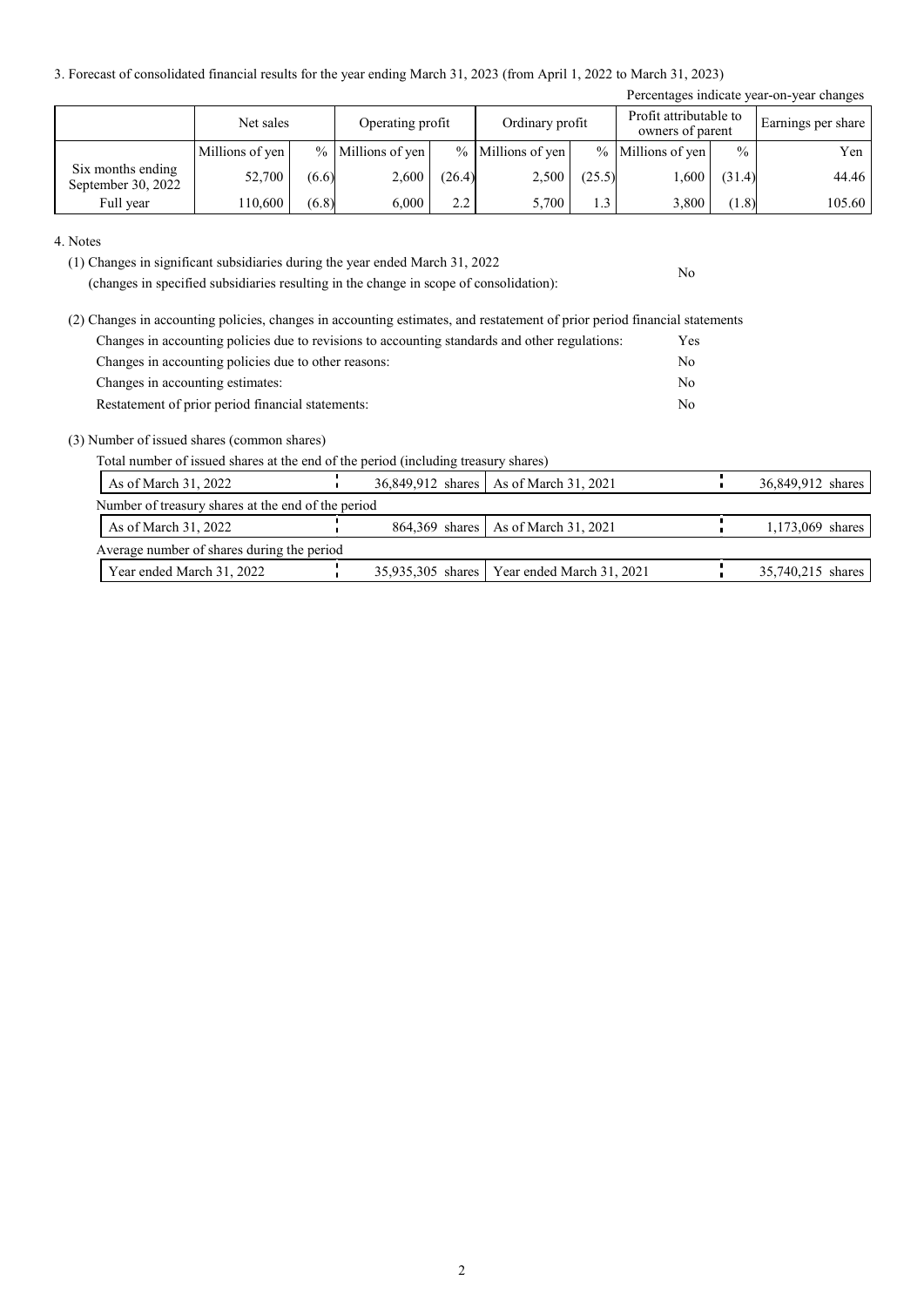# **Consolidated financial statements**

**Consolidated balance sheets**

|                                                 |                      | (Thousands of yen)   |
|-------------------------------------------------|----------------------|----------------------|
|                                                 | As of March 31, 2021 | As of March 31, 2022 |
| Assets                                          |                      |                      |
| Current assets                                  |                      |                      |
| Cash and deposits                               | 20,325,741           | 19,644,839           |
| Notes receivable - trade                        | 113,114              | 52,370               |
| Accounts receivable from completed construction |                      | 289,279              |
| contracts                                       | 664,213              |                      |
| Contract assets                                 |                      | 271,722              |
| Real estate for sale                            | 15,657,192           | 22,091,473           |
| Real estate for sale in process                 | 29,229,010           | 27,027,488           |
| Real estate under development                   | 34,023,179           | 31,838,137           |
| Costs on construction contracts in progress     | 169,594              | 4,768                |
| Supplies                                        | 38,783               | 38,662               |
| Other                                           | 1,594,712            | 2,260,959            |
| Allowance for doubtful accounts                 | (27, 176)            | (33,016)             |
| Total current assets                            | 101,788,365          | 103,486,686          |
| Non-current assets                              |                      |                      |
| Property, plant and equipment                   |                      |                      |
| Buildings and structures, net                   | 13,887,919           | 15,989,474           |
| Machinery, equipment and vehicles, net          | 241,458              | 193,544              |
| Tools, furniture and fixtures, net              | 308,077              | 240,654              |
| Land                                            | 25,788,453           | 27,933,748           |
| Leased assets, net                              | 153,957              | 94,654               |
| Construction in progress                        | 486,997              | 89,271               |
| Total property, plant and equipment             | 40,866,863           | 44,541,348           |
| Intangible assets                               |                      |                      |
| Goodwill                                        | 230,424              | 138,180              |
| Other                                           | 436,677              | 454,065              |
| Total intangible assets                         | 667,101              | 592,246              |
| Investments and other assets                    |                      |                      |
| Investment securities                           | 510,811              | 464,144              |
| Long-term loans receivable                      | 49,516               | 43,421               |
| Deferred tax assets                             | 1,697,530            | 2,023,530            |
| Other                                           | 2,016,295            | 2,363,208            |
| Allowance for doubtful accounts                 | (2, 419)             | (2,204)              |
| Total investments and other assets              | 4,271,734            | 4,892,100            |
| Total non-current assets                        | 45,805,700           | 50,025,694           |
| Total assets                                    | 147,594,065          | 153,512,381          |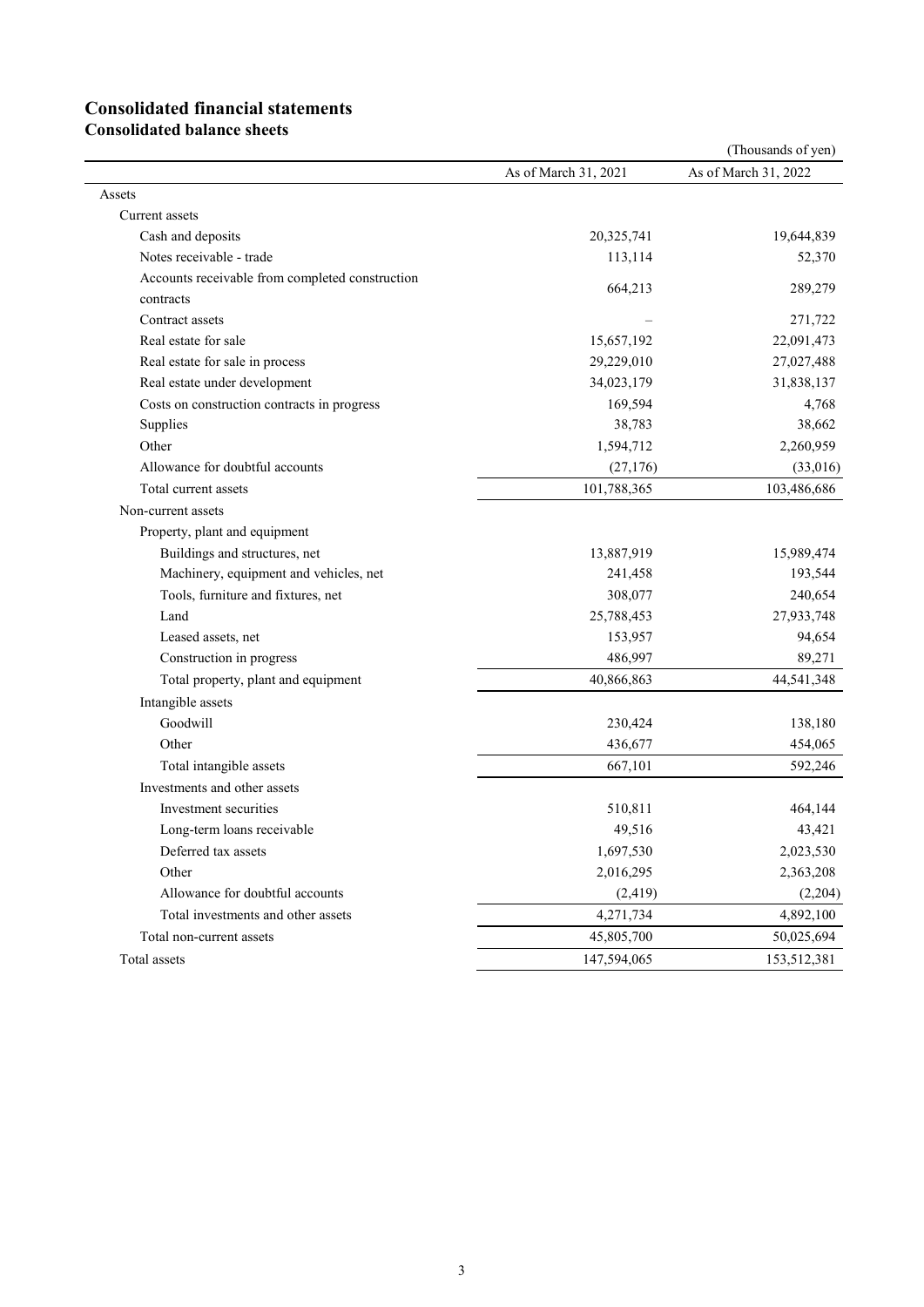|                                                            |                      | (Thousands of yen)   |
|------------------------------------------------------------|----------------------|----------------------|
|                                                            | As of March 31, 2021 | As of March 31, 2022 |
| Liabilities                                                |                      |                      |
| Current liabilities                                        |                      |                      |
| Notes payable, accounts payable for construction contracts | 3,956,480            | 6,599,107            |
| Electronically recorded obligations - operating            | 1,448,232            | 1,275,672            |
| Contract liabilities                                       |                      | 991,578              |
| Short-term borrowings                                      | 27,331,352           | 28,416,955           |
| Current portion of bonds payable                           | 850,000              | 725,000              |
| Lease liabilities                                          | 44,205               | 45,325               |
| Income taxes payable                                       | 1,206,467            | 1,344,306            |
| Advances received                                          | 4,616,979            | 3,318,465            |
| Provision for bonuses                                      | 309,800              | 314,700              |
| Provision for share awards for directors (and other        | 25,705               |                      |
| officers)                                                  |                      |                      |
| Provision for share awards                                 | 131,820              |                      |
| Other                                                      | 4,715,980            | 5,192,158            |
| Total current liabilities                                  | 44,637,025           | 48,223,269           |
| Non-current liabilities                                    |                      |                      |
| Bonds payable                                              | 1,875,000            | 1,150,000            |
| Long-term borrowings                                       | 58,131,494           | 58,642,500           |
| Lease liabilities                                          | 154,626              | 109,300              |
| Asset retirement obligations                               | 27,628               | 27,874               |
| Deferred tax liabilities                                   | 9,194                | 9,194                |
| Deferred tax liabilities for land revaluation              | 52,645               | 52,645               |
| Other                                                      | 1,213,721            | 947,619              |
| Total non-current liabilities                              | 61,464,310           | 60,939,136           |
| Total liabilities                                          | 106, 101, 335        | 109,162,406          |
| Net assets                                                 |                      |                      |
| Shareholders' equity                                       |                      |                      |
| Share capital                                              | 4,872,064            | 4,872,064            |
| Capital surplus                                            | 5,663,006            | 5,663,006            |
| Retained earnings                                          | 31,619,397           | 34,371,828           |
| Treasury shares                                            | (712, 734)           | (557, 449)           |
| Total shareholders' equity                                 | 41,441,734           | 44,349,449           |
| Accumulated other comprehensive income                     |                      |                      |
| Valuation difference on available-for-sale securities      | (27, 164)            | (77, 338)            |
| Revaluation reserve for land                               | 74,904               | 74,904               |
| Total accumulated other comprehensive income               | 47,739               | (2, 434)             |
| Share acquisition rights                                   | 3,256                | 2,960                |
| Total net assets                                           | 41,492,729           | 44,349,974           |
| Total liabilities and net assets                           | 147,594,065          | 153,512,381          |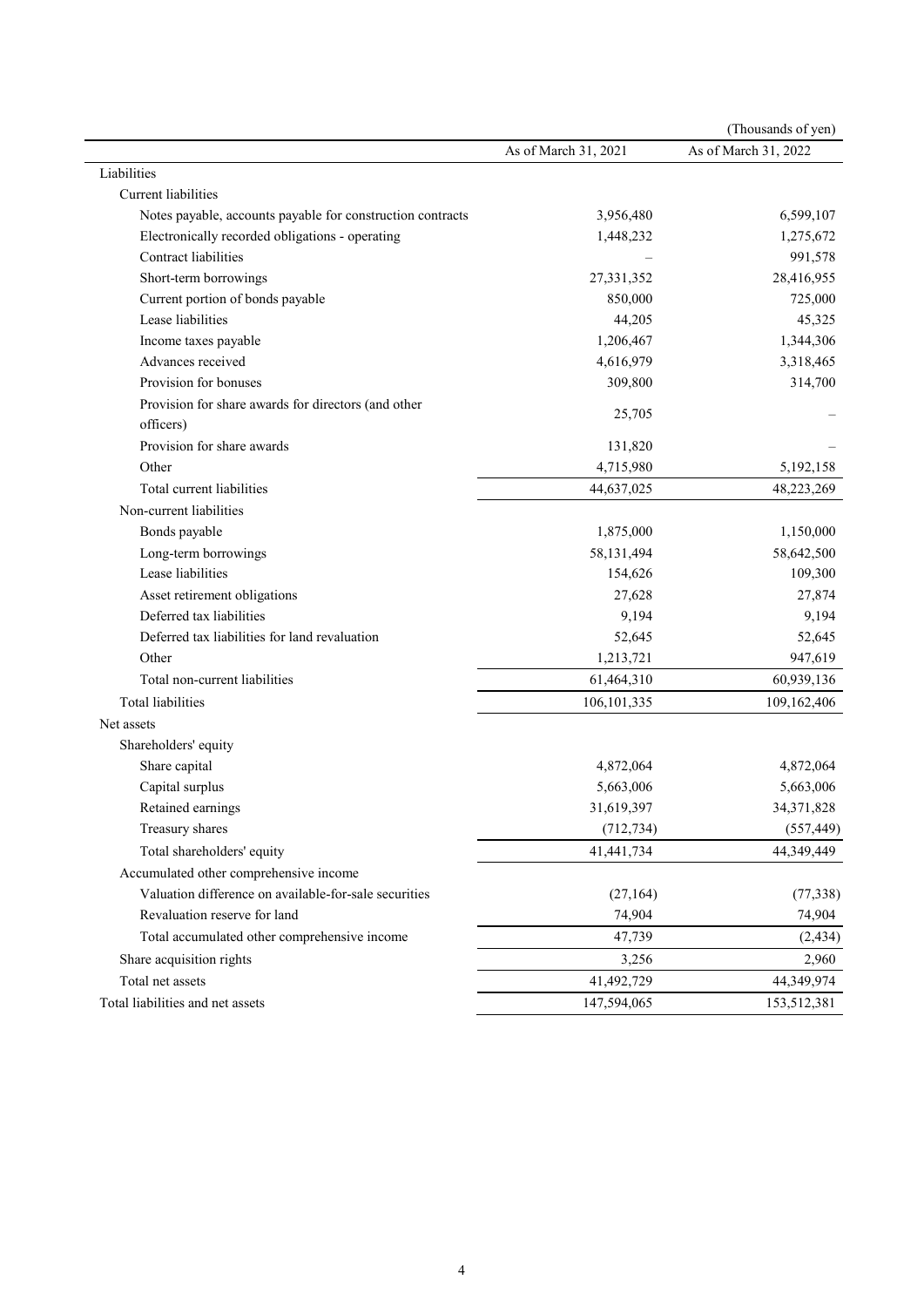### **Consolidated statements of income and consolidated statements of comprehensive income Consolidated statements of income**

|                                                               |                   | (Thousands of yen) |
|---------------------------------------------------------------|-------------------|--------------------|
|                                                               | Fiscal year ended | Fiscal year ended  |
|                                                               | March 31, 2021    | March 31, 2022     |
| Net sales                                                     | 121,541,518       | 118,698,880        |
| Cost of sales                                                 | 105,687,935       | 102,014,560        |
| Gross profit                                                  | 15,853,583        | 16,684,319         |
| Selling, general and administrative expenses                  |                   |                    |
| Sales commission                                              | 1,847,279         | 1,474,541          |
| Advertising expenses                                          | 1,683,147         | 1,437,288          |
| Promotion expenses                                            | 44,099            | 49,337             |
| Salaries and bonuses                                          | 2,880,435         | 2,860,375          |
| Provision for bonuses                                         | 140,865           | 141,684            |
| Provision for share awards for directors (and other officers) | 25,705            |                    |
| Provision for share awards                                    | 81,522            |                    |
| Provision of allowance for doubtful accounts                  | 3,802             | 7,747              |
| Enterprise tax                                                | 151,400           | 155,200            |
| <b>Consumption Taxes</b>                                      | 842,177           | 786,553            |
| Depreciation                                                  | 372,080           | 371,334            |
| Amortization of goodwill                                      | 41,517            | 38,448             |
| Rent expenses                                                 | 393,611           | 321,313            |
| Other                                                         | 3,359,027         | 3,169,354          |
| Total selling, general and administrative expenses            | 11,866,670        | 10,813,179         |
| Operating profit                                              | 3,986,912         | 5,871,140          |
| Non-operating income                                          |                   |                    |
| Interest income                                               | 1,235             | 1,077              |
| Dividend income                                               | 12,888            | 14,151             |
| Commission income                                             | 189,733           | 225,104            |
| Penalty income                                                | 24,161            | 40,256             |
| Subsidy income                                                | 132,889           | 228,695            |
| Surrender value of insurance policies                         | 24,000            |                    |
| Other                                                         | 80,121            | 52,877             |
| Total non-operating income                                    | 465,029           | 562,161            |
| Non-operating expenses                                        |                   |                    |
| Interest expenses                                             | 788,397           | 770,028            |
| Bond issuance costs                                           | 21,833            |                    |
| Commitment fees                                               |                   | 12,400             |
| Other                                                         | 83,707            | 23,502             |
|                                                               |                   |                    |
| Total non-operating expenses                                  | 893,938           | 805,930            |
| Ordinary profit                                               | 3,558,002         | 5,627,371          |
| Extraordinary income                                          |                   |                    |
| Gain on sale of non-current assets                            | 127,749           | 329,715            |
| Gain on reversal of share acquisition rights                  | 35,668            | 296                |
| Total extraordinary income                                    | 163,417           | 330,011            |
| <b>Extraordinary</b> losses                                   |                   |                    |
| Loss on sale of non-current assets                            | 82,291            | 10,120             |
| Loss on retirement of non-current assets                      | 24,373            | 66,258             |
| Loss on valuation of investment securities                    | 31,130            |                    |
| Impairment losses                                             | 18,388            | 53,794             |
| Total extraordinary losses                                    | 156,183           | 130,172            |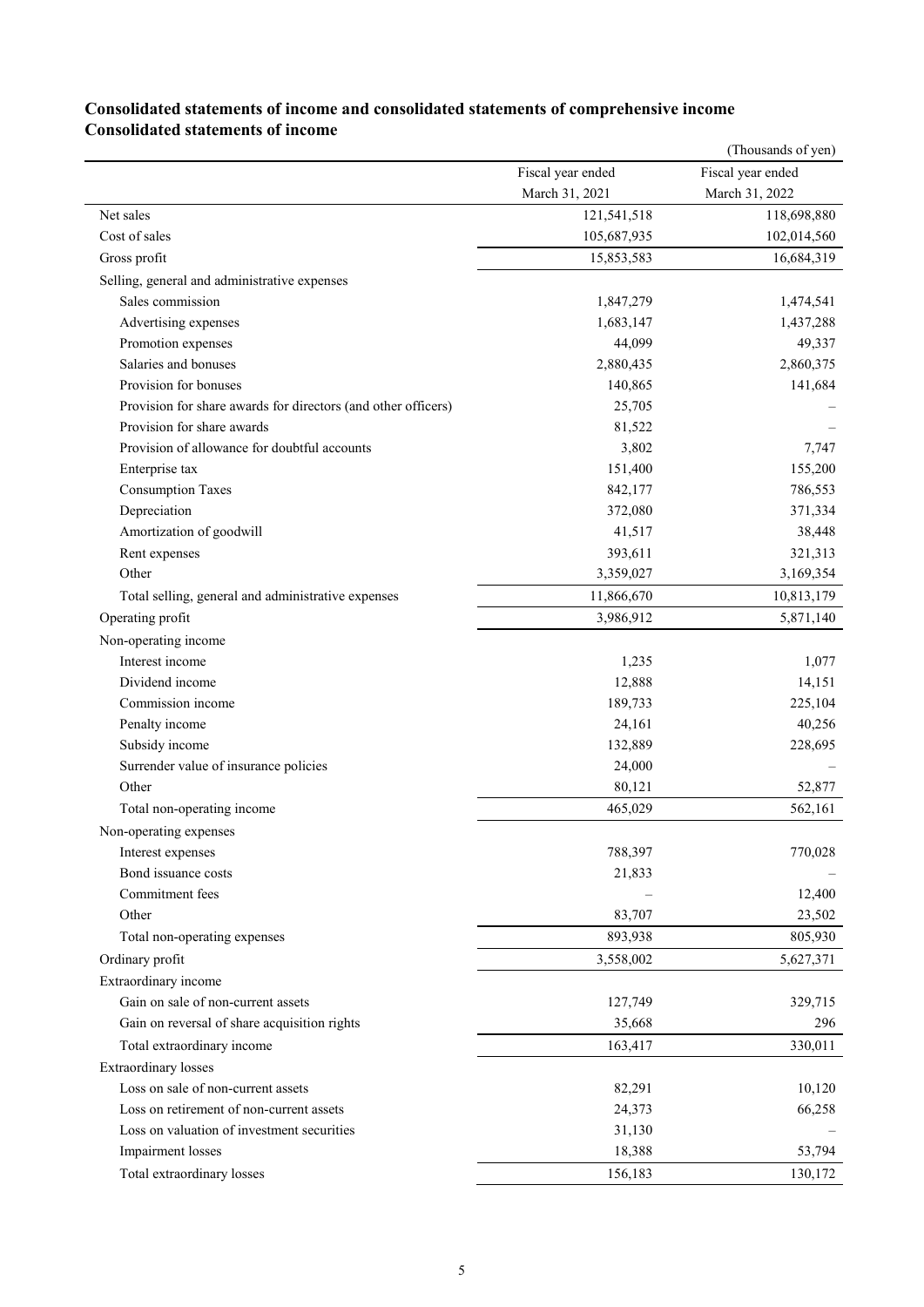|                                                  |                   | (Thousands of yen) |
|--------------------------------------------------|-------------------|--------------------|
|                                                  | Fiscal year ended | Fiscal year ended  |
|                                                  | March 31, 2021    | March 31, 2022     |
| Profit before income taxes                       | 3,565,236         | 5,827,210          |
| Income taxes - current                           | 1,924,896         | 2,213,800          |
| Income taxes - deferred                          | (718, 473)        | (255, 973)         |
| Total income taxes                               | 1,206,422         | 1,957,826          |
| Profit                                           | 2,358,813         | 3,869,383          |
| Profit attributable to non-controlling interests |                   |                    |
| Profit attributable to owners of parent          | 2,358,813         | 3,869,383          |
|                                                  |                   |                    |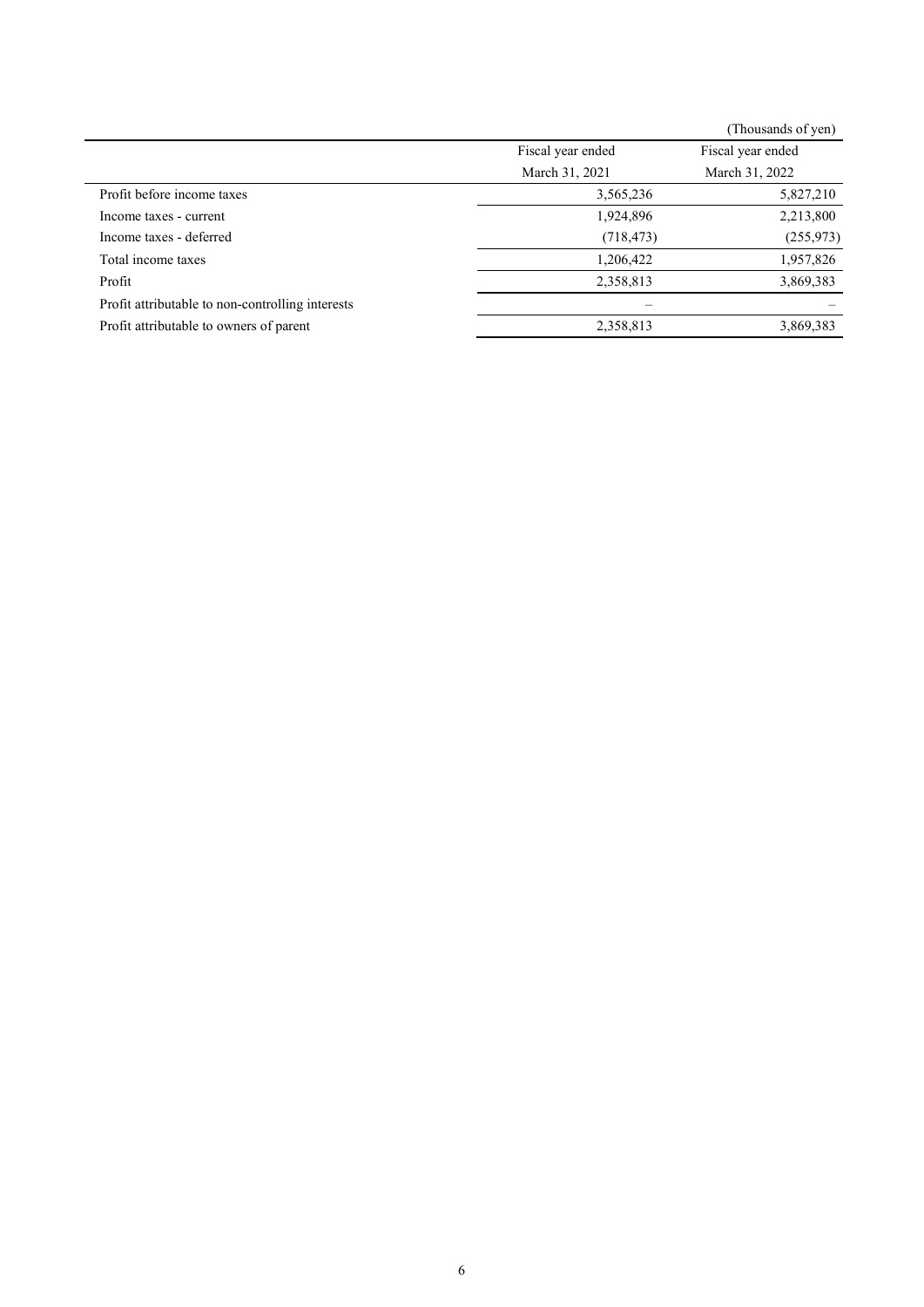## **Consolidated statements of comprehensive income**

| <u>consoliumou sunoinono or comprenente income</u>    |                   |                    |
|-------------------------------------------------------|-------------------|--------------------|
|                                                       |                   | (Thousands of yen) |
|                                                       | Fiscal year ended | Fiscal year ended  |
|                                                       | March 31, 2021    | March 31, 2022     |
| Profit                                                | 2,358,813         | 3,869,383          |
| Other comprehensive income                            |                   |                    |
| Valuation difference on available-for-sale securities | 78,442            | (50, 174)          |
| Total other comprehensive income                      | 78,442            | (50, 174)          |
| Comprehensive income                                  | 2,437,256         | 3,819,209          |
| Comprehensive income attributable to                  |                   |                    |
| Comprehensive income attributable to owners of parent | 2,437,256         | 3,819,209          |
| Comprehensive income attributable to non-controlling  |                   |                    |
| interests                                             |                   |                    |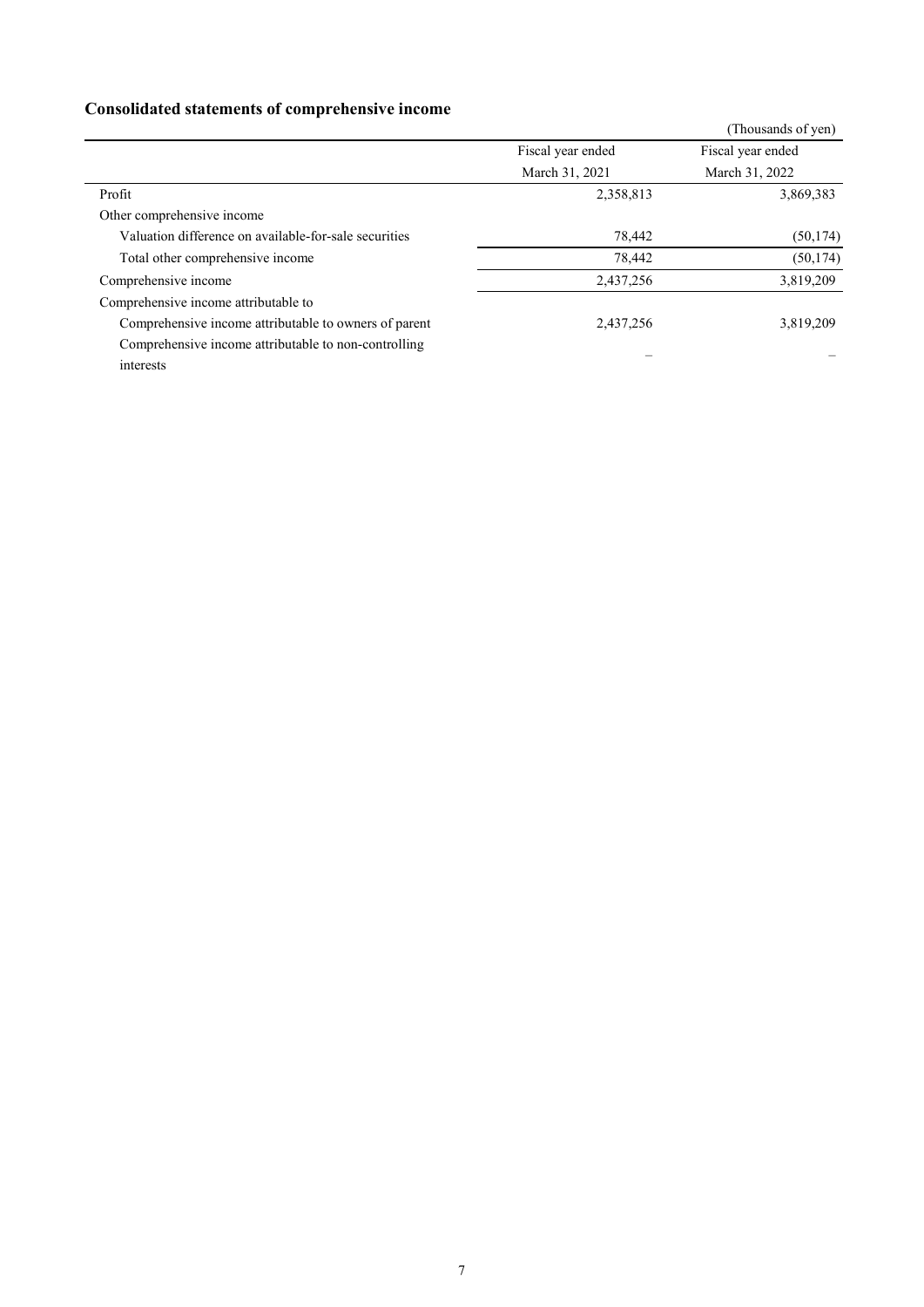#### **Consolidated statements of changes in equity**

Fiscal year ended March 31, 2021

| (Thousands of yen)                                      |                   |                      |                   |                 |                               |
|---------------------------------------------------------|-------------------|----------------------|-------------------|-----------------|-------------------------------|
|                                                         |                   | Shareholders' equity |                   |                 |                               |
|                                                         | Share capital     | Capital surplus      | Retained earnings | Treasury shares | Total shareholders'<br>equity |
| Balance at beginning of period                          | 4,872,064         | 5,821,371            | 30,227,970        | (1,005,438)     | 39,915,967                    |
| Changes during period                                   |                   |                      |                   |                 |                               |
| Dividends of surplus                                    |                   |                      | (967, 386)        |                 | (967, 386)                    |
| Profit attributable to owners<br>of parent              |                   |                      | 2,358,813         |                 | 2,358,813                     |
| Purchase of treasury shares                             |                   |                      |                   | (93)            | (93)                          |
| Disposal of treasury shares                             |                   | (158, 364)           |                   | 292,797         | 134,432                       |
| Net changes in items other<br>than shareholders' equity |                   |                      |                   |                 |                               |
| Total changes during period                             | $\qquad \qquad =$ | (158, 364)           | 1,391,427         | 292,704         | 1,525,767                     |
| Balance at end of period                                | 4,872,064         | 5,663,006            | 31,619,397        | (712, 734)      | 41,441,734                    |

|                                                         |                                                             | Accumulated other comprehensive income |                                                    |                          |                  |
|---------------------------------------------------------|-------------------------------------------------------------|----------------------------------------|----------------------------------------------------|--------------------------|------------------|
|                                                         | Valuation difference<br>on available-for-sale<br>securities | Revaluation reserve for<br>land        | Total accumulated<br>other comprehensive<br>income | Share acquisition rights | Total net assets |
| Balance at beginning of period                          | (105,607)                                                   | 74,904                                 | (30,702)                                           | 42,124                   | 39,927,388       |
| Changes during period                                   |                                                             |                                        |                                                    |                          |                  |
| Dividends of surplus                                    |                                                             |                                        |                                                    |                          | (967, 386)       |
| Profit attributable to owners<br>of parent              |                                                             |                                        |                                                    |                          | 2,358,813        |
| Purchase of treasury shares                             |                                                             |                                        |                                                    |                          | (93)             |
| Disposal of treasury shares                             |                                                             |                                        |                                                    |                          | 134,432          |
| Net changes in items other<br>than shareholders' equity | 78,442                                                      | -                                      | 78,442                                             | (38, 868)                | 39,574           |
| Total changes during period                             | 78,442                                                      | -                                      | 78,442                                             | (38, 868)                | 1,565,341        |
| Balance at end of period                                | (27, 164)                                                   | 74,904                                 | 47,739                                             | 3,256                    | 41,492,729       |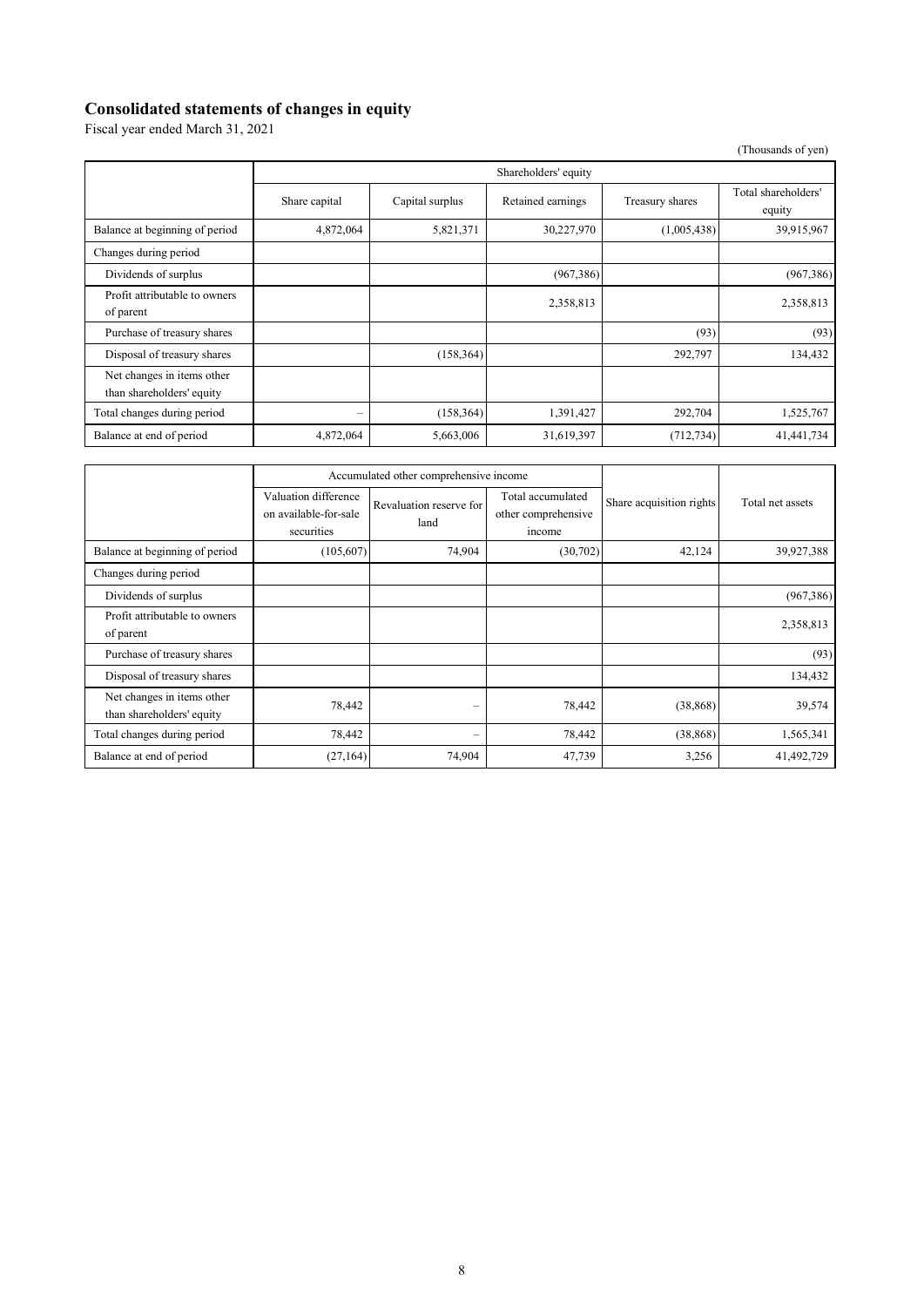#### Fiscal year ended March 31, 2022

(Thousands of yen)

|                                                            | Shareholders' equity |                 |                   |                 |                               |
|------------------------------------------------------------|----------------------|-----------------|-------------------|-----------------|-------------------------------|
|                                                            | Share capital        | Capital surplus | Retained earnings | Treasury shares | Total shareholders'<br>equity |
| Balance at beginning of period                             | 4,872,064            | 5,663,006       | 31,619,397        | (712, 734)      | 41,441,734                    |
| Cumulative effects of<br>changes in accounting<br>policies |                      |                 | (139,046)         |                 | (139,046)                     |
| Restated balance                                           | 4,872,064            | 5,663,006       | 31,480,350        | (712, 734)      | 41,302,687                    |
| Changes during period                                      |                      |                 |                   |                 |                               |
| Dividends of surplus                                       |                      |                 | (977,906)         |                 | (977,906)                     |
| Profit attributable to owners<br>of parent                 |                      |                 | 3,869,383         |                 | 3,869,383                     |
| Purchase of treasury shares                                |                      |                 |                   |                 |                               |
| Disposal of treasury shares                                |                      |                 |                   | 155,284         | 155,284                       |
| Net changes in items other<br>than shareholders' equity    |                      |                 |                   |                 |                               |
| Total changes during period                                | $\qquad \qquad -$    |                 | 2,891,477         | 155,284         | 3,046,762                     |
| Balance at end of period                                   | 4,872,064            | 5,663,006       | 34, 371, 828      | (557, 449)      | 44,349,449                    |

|                                                            |                                                             | Accumulated other comprehensive income |                                                    |                          |                  |
|------------------------------------------------------------|-------------------------------------------------------------|----------------------------------------|----------------------------------------------------|--------------------------|------------------|
|                                                            | Valuation difference<br>on available-for-sale<br>securities | Revaluation reserve for<br>land        | Total accumulated<br>other comprehensive<br>income | Share acquisition rights | Total net assets |
| Balance at beginning of period                             | (27, 164)                                                   | 74,904                                 | 47,739                                             | 3,256                    | 41,492,729       |
| Cumulative effects of<br>changes in accounting<br>policies |                                                             |                                        |                                                    |                          | (139,046)        |
| Restated balance                                           | (27, 164)                                                   | 74,904                                 | 47,739                                             | 3,256                    | 41,353,682       |
| Changes during period                                      |                                                             |                                        |                                                    |                          |                  |
| Dividends of surplus                                       |                                                             |                                        |                                                    |                          | (977, 906)       |
| Profit attributable to owners<br>of parent                 |                                                             |                                        |                                                    |                          | 3,869,383        |
| Purchase of treasury shares                                |                                                             |                                        |                                                    |                          |                  |
| Disposal of treasury shares                                |                                                             |                                        |                                                    |                          | 155,284          |
| Net changes in items other<br>than shareholders' equity    | (50, 174)                                                   | $\overline{\phantom{0}}$               | (50, 174)                                          | (296)                    | (50, 470)        |
| Total changes during period                                | (50, 174)                                                   | $\overline{\phantom{0}}$               | (50, 174)                                          | (296)                    | 2,996,292        |
| Balance at end of period                                   | (77, 338)                                                   | 74,904                                 | (2, 434)                                           | 2,960                    | 44,349,974       |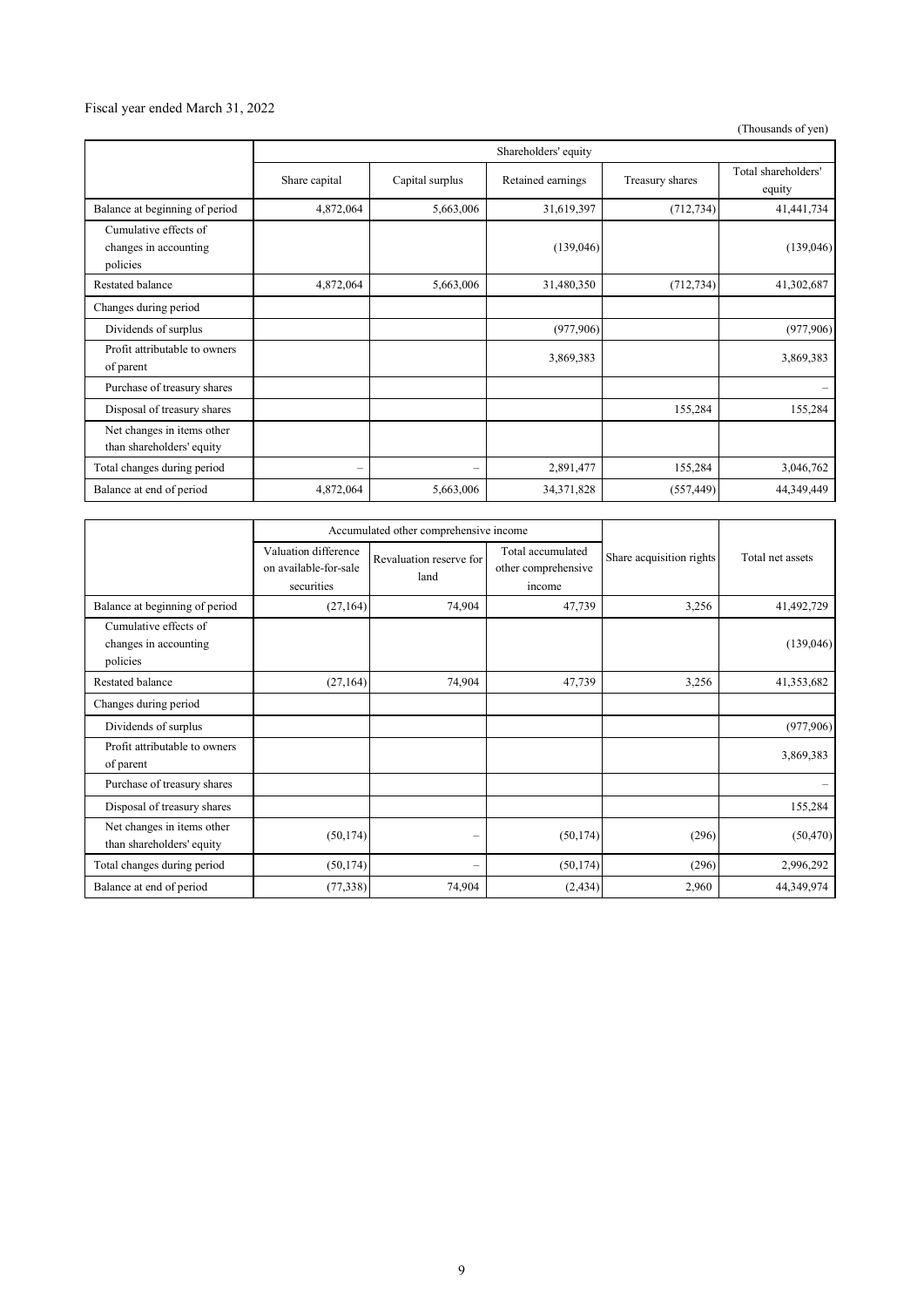#### **Consolidated statements of cash flows**

|                                                        |                   | (Thousands of yen) |
|--------------------------------------------------------|-------------------|--------------------|
|                                                        | Fiscal year ended | Fiscal year ended  |
|                                                        | March 31, 2021    | March 31, 2022     |
| Cash flows from operating activities                   |                   |                    |
| Profit before income taxes                             | 3,565,236         | 5,827,210          |
| Depreciation                                           | 1,072,902         | 1,106,093          |
| Amortization of goodwill                               | 41,517            | 38,448             |
| Bond issuance costs                                    | 21,833            |                    |
| Loss (gain) on sale of property, plant and equipment   | (45, 457)         | (319, 594)         |
| Loss on retirement of property, plant and equipment    | 24,373            | 16,549             |
| Loss (gain) on valuation of investment securities      | 31,130            |                    |
| Impairment losses                                      | 18,388            | 53,794             |
| Increase (decrease) in allowance for doubtful accounts | (1,244)           | 5,625              |
| Increase (decrease) in provision for bonuses           | 6,537             | 4,900              |
| Increase (decrease) in provision for share awards for  | 6,944             |                    |
| directors (and other officers)                         |                   | (25,705)           |
| Increase (decrease) in provision for share awards      | 11,955            | (131, 820)         |
| Interest and dividend income                           | (14, 123)         | (15,228)           |
| Interest expenses                                      | 788,397           | 770,028            |
| Gain on reversal of share acquisition rights           | (35,668)          | (296)              |
| Decrease (increase) in trade receivables               | 205,628           | (23, 638)          |
| Decrease (increase) in contract assets                 |                   | 187,594            |
| Decrease (increase) in inventories                     | 24,451,769        | 64,227             |
| Decrease (increase) in other current assets            | 384,922           | (336,599)          |
| Increase (decrease) in trade payables                  | (918,061)         | 2,470,067          |
| Increase (decrease) in contract liabilities            |                   | (253, 339)         |
| Increase or decrease in other liabilities              | 693,901           | (170, 824)         |
| Other, net                                             | 491,983           | (116, 734)         |
| Subtotal                                               | 30,802,867        | 9,150,758          |
| Interest and dividends received                        | 14,123            | 15,228             |
| Interest paid                                          | (783, 023)        | (764, 507)         |
| Income taxes paid                                      | (1,993,477)       | (2,076,821)        |
| Net cash provided by (used in) operating activities    | 28,040,490        | 6,324,658          |
| Cash flows from investing activities                   |                   |                    |
| Net decrease (increase) in time deposits               | 31,059            | 153,837            |
| Purchase of property, plant and equipment              | (5,503,374)       | (7,745,741)        |
| Proceeds from sale of property, plant and equipment    | 520,093           | 1,289,872          |
| Purchase of intangible assets                          | (133, 666)        | (67, 146)          |
| Proceeds from collection of loans receivable           | 9,340             | 6,095              |
| Other, net                                             | (53, 012)         | 29,754             |
| Net cash provided by (used in) investing activities    | (5, 129, 560)     | (6, 333, 328)      |